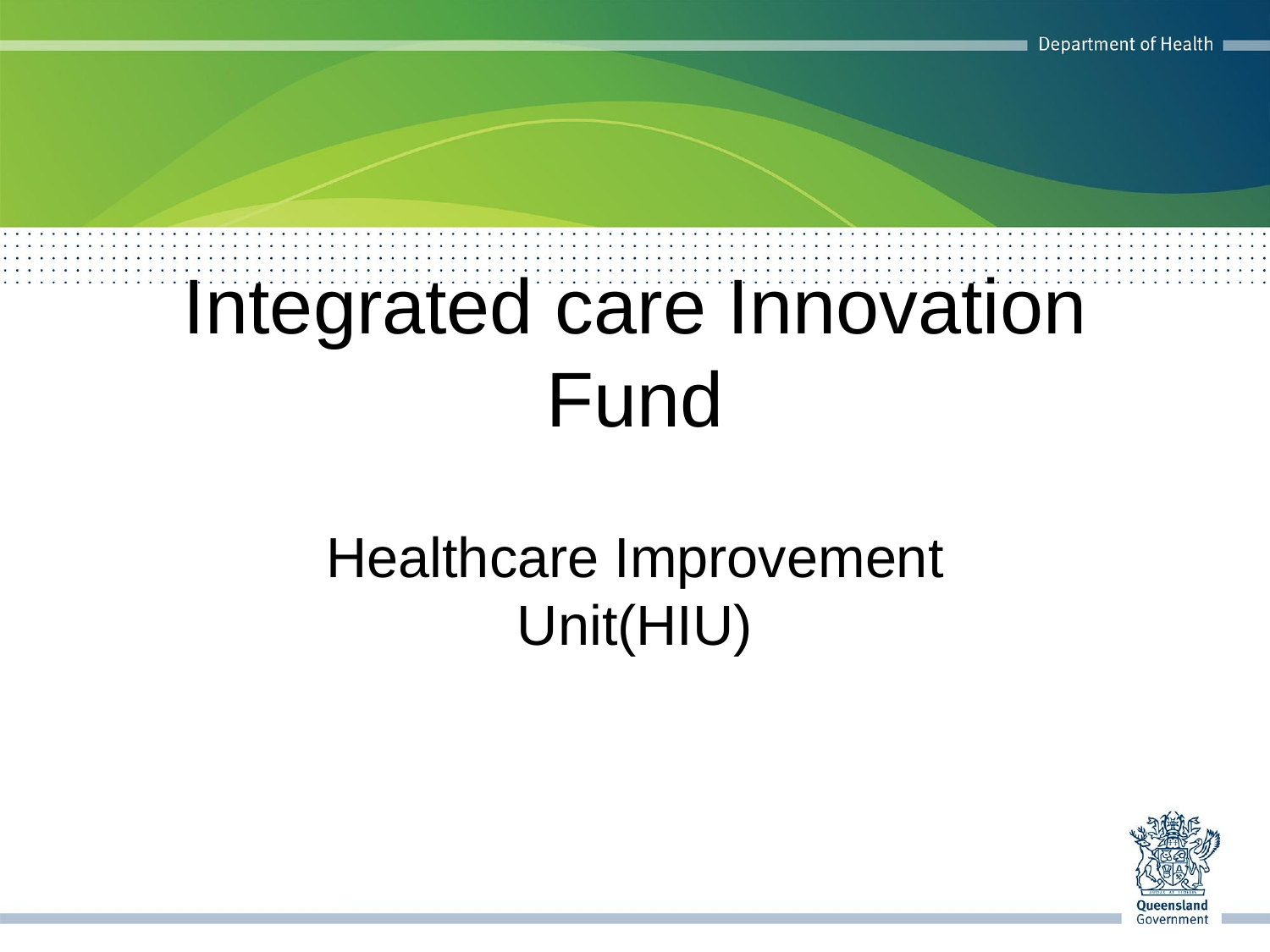#### Queensland Clinical Senate

"Integrated care is an aspiration-its inspiring to deliver seamless care of any service required by a person across primary, secondary and tertiary care. Usually it relates to people with chronic and complex conditions and the complete management of those conditions requires the input of many health practitioners."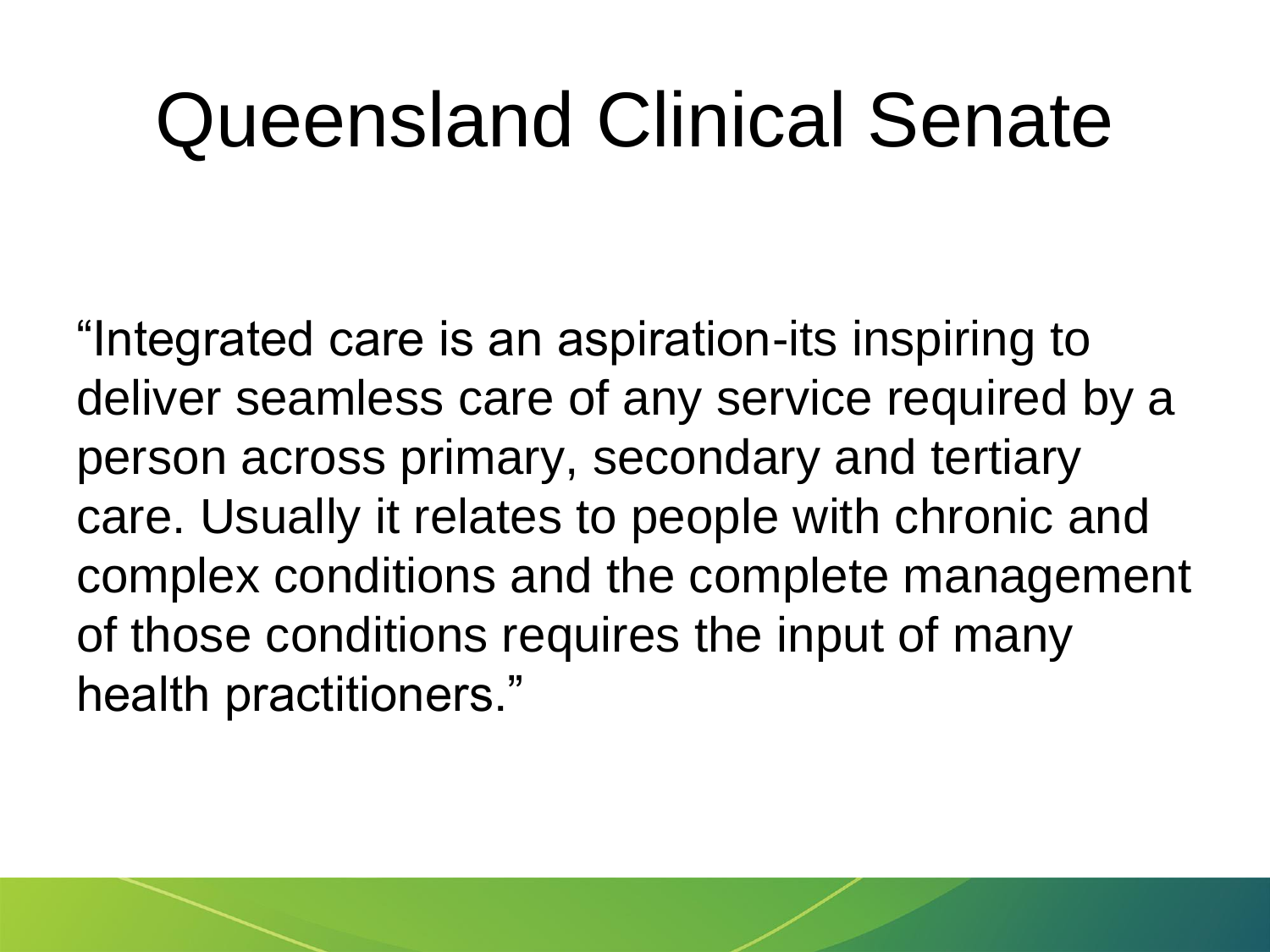# Aims of fund are

- Drive innovation across community, primary and hospital interface.
- Provide non-recurrent funding to HHSs and PHNs or NGOs partnerships to implement innovative care models.
- Demonstrate sustainability within existing recurrent funding envelopes across the partnerships at cessation of the project.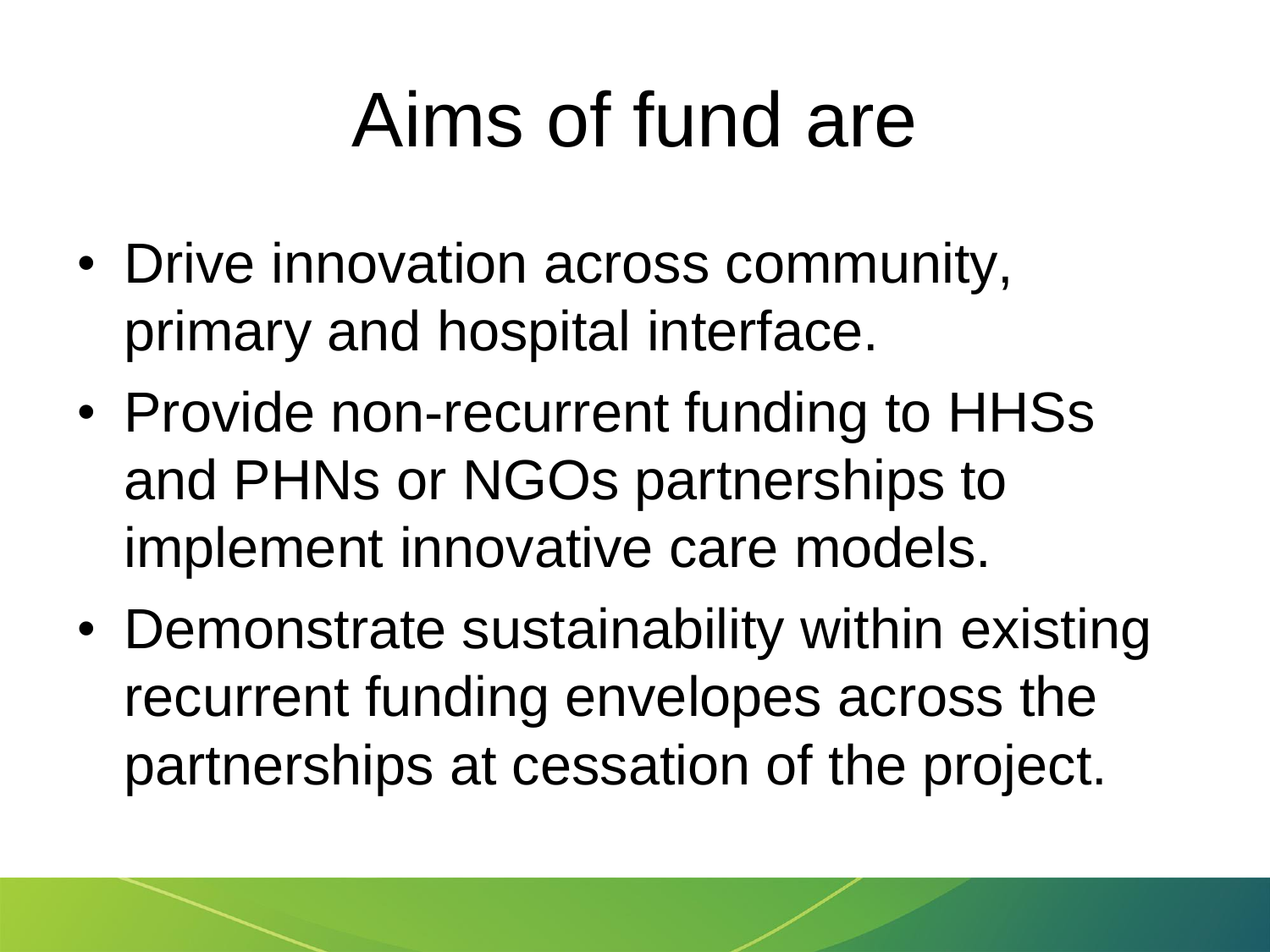# Assessment criteria

- What **is the problem** you are trying to address ,where is the **current gap in service.**
- **Innovation**
- **Strategic alignment**
- **Benefits** 
	- Non-financial
	- Financial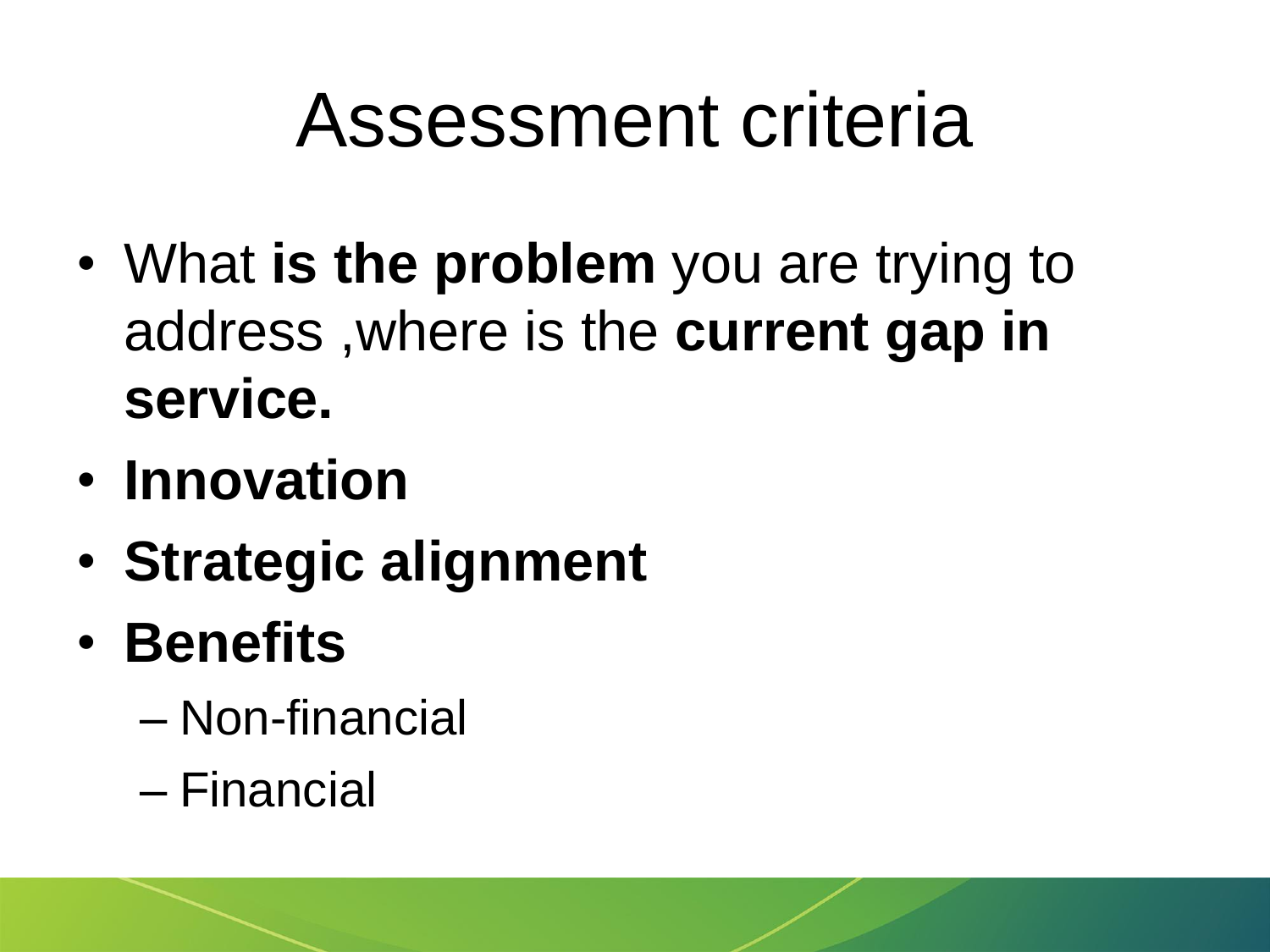- **Partnerships and governance**
- o governance committee
- o project leads
- o contract arrangements between partners
- **Organisational capability**
- **Sustainability**
- **Scalability**

•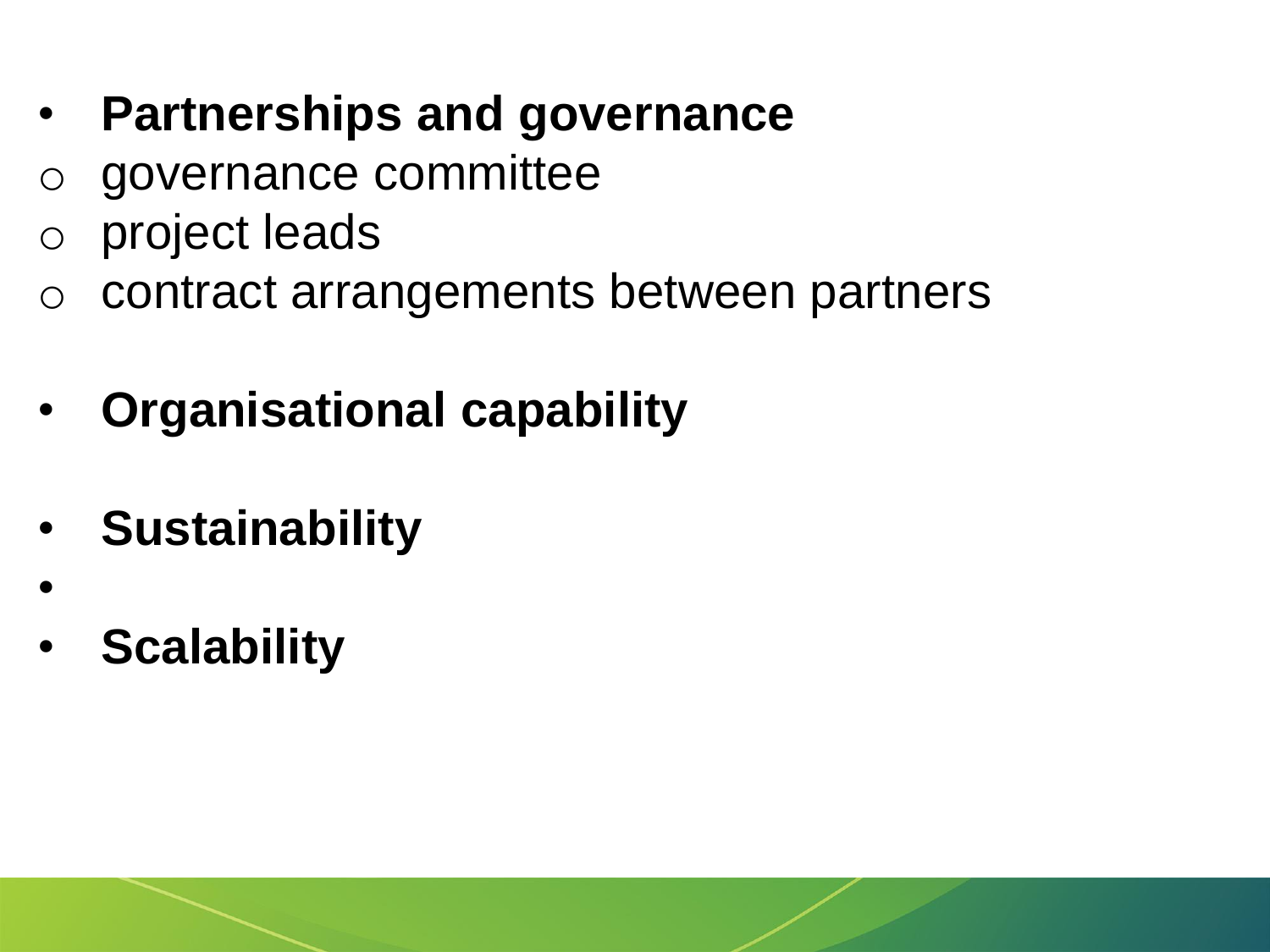## Process

- Applications due April 1 2016
- Application form
- Budget template
- One page Program Logic model
- Due diligence by Health care Improvement Unit
- Short list by Select Committee
- $+/-$  Interview with Select committee
- Final decision 24 June 2016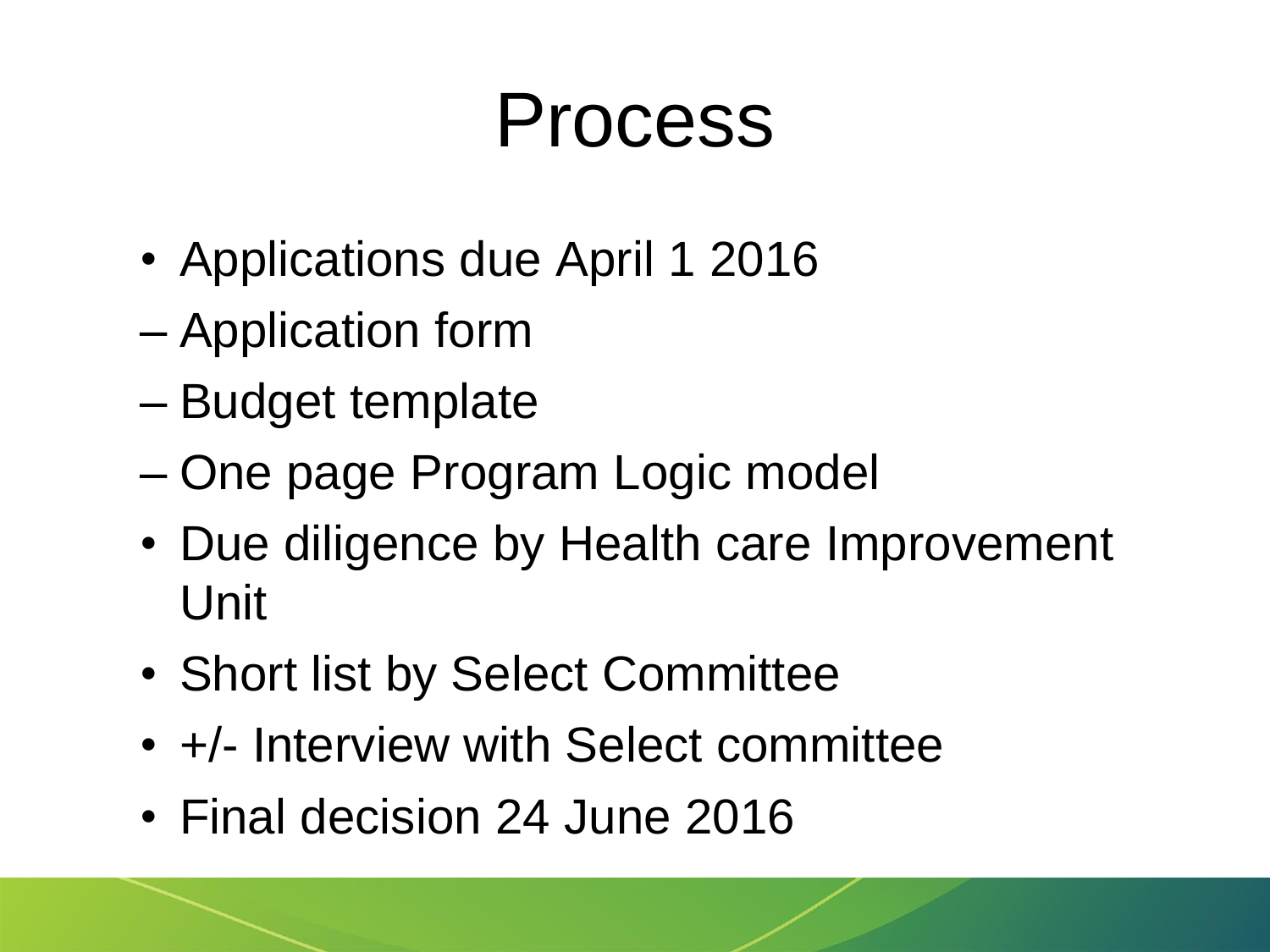- Evaluation
- Mandatory for all applicants- form of
	- Process
	- Impact and
	- Outcome